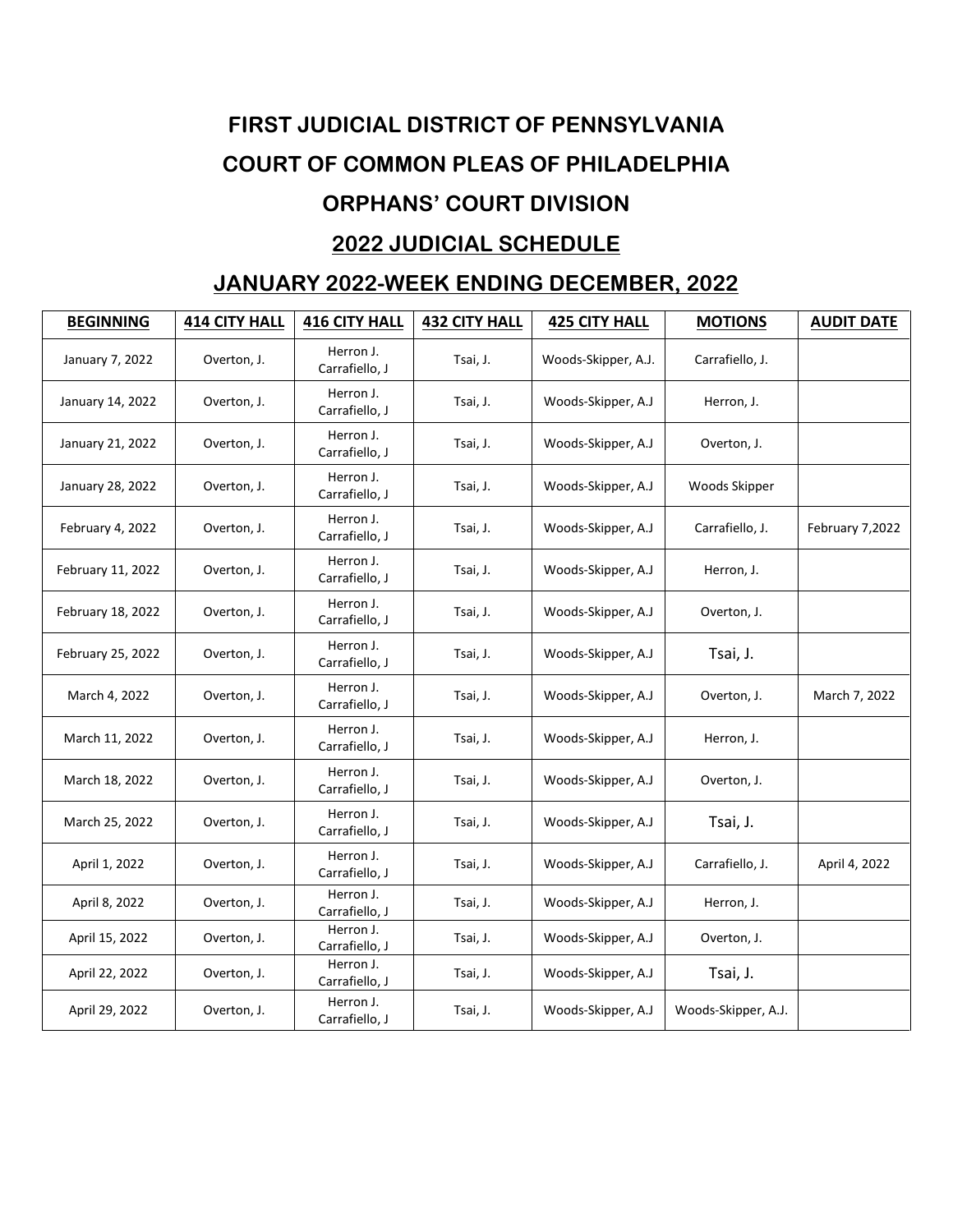| <b>BEGINNING</b>   | <b>414 CITY HALL</b> | <b>416 CITY HALL</b>         | <b>432 CITY HALL</b> | <b>425 CITY HALL</b> | <b>MOTIONS</b>      | <b>AUDIT DATE</b>  |
|--------------------|----------------------|------------------------------|----------------------|----------------------|---------------------|--------------------|
| May 6, 2022        | Overton, J.          | Herron J.<br>Carrafiello, J. | Tsai, J.             | Woods-Skipper, A.J   | Herron, J.          | May 9, 2022        |
| May 13, 2022       | Overton, J.          | Herron J.<br>Carrafiello, J. | Tsai, J.             | Woods-Skipper, A.J   | Overton, J.         |                    |
| May 20, 2022       | Overton, J.          | Herron J.<br>Carrafiello, J. | Tsai, J.             | Woods-Skipper, A.J   | Woods-Skipper, A.J  |                    |
| May 27, 2022       | Overton, J.          | Herron J.<br>Carrafiello, J. | Tsai, J.             | Woods-Skipper, A.J   | Carrafiello, J.     |                    |
| June 3, 2022       | Overton, J.          | Herron J.<br>Carrafiello, J. | Tsai, J.             | Woods-Skipper, A.J   | Herron, J.          | June 6, 2022       |
| June 10, 2022      | Overton, J.          | Herron J.<br>Carrafiello, J. | Tsai, J.             | Woods-Skipper, A.J   | Overton, J.         |                    |
| June 17, 2022      | Overton, J.          | Herron J.<br>Carrafiello, J. | Tsai, J.             | Woods-Skipper, A.J   | Tsai, J.            |                    |
| June 24, 2022      | Overton, J.          | Herron J.<br>Carrafiello, J. | Tsai, J.             | Woods-Skipper, A.J   | Carrafiello, J.     |                    |
| July 1, 2022       | Overton, J.          | Herron J.<br>Carrafiello, J. | Tsai, J.             | Woods-Skipper, A.J   | Herron, J.          | July 5, 2022 $*$   |
| July 8, 2022       | Overton, J.          | Herron J.<br>Carrafiello, J. | Tsai, J.             | Woods-Skipper, A.J   | Overton, J.         |                    |
| July 15, 2022      | Overton, J.          | Herron J.<br>Carrafiello, J. | Tsai, J.             | Woods-Skipper, A.J   | Tsai, J.            |                    |
| July 22, 2022      | Overton, J.          | Herron J.<br>Carrafiello, J. | Tsai, J.             | Woods-Skipper, A.J   | Carrafiello, J.     |                    |
| July 29, 2022      | Overton, J.          | Herron J.<br>Carrafiello, J. | Tsai, J.             | Woods-Skipper, A.J   | Woods-Skipper, A.J. | August 1, 2022     |
| August 5, 2022     | Overton, J.          | Herron J.<br>Carrafiello, J. | Tsai, J.             | Woods-Skipper, A.J   | Overton, J.         |                    |
| August 12, 2022    | Overton, J.          | Herron J.<br>Carrafiello, J. | Tsai, J.             | Woods-Skipper, A.J   | Tsai, J.            |                    |
| August 19, 2022    | Overton, J.          | Herron J.<br>Carrafiello, J. | Tsai, J.             | Woods-Skipper, A.J   | Carrafiello, J.     |                    |
| August 26, 2022    | Overton, J.          | Herron J.<br>Carrafiello, J. | Tsai, J.             | Woods-Skipper, A.J   | Herron, J.          |                    |
| September 2, 2022  | Overton, J.          | Herron J.<br>Carrafiello, J. | Tsai, J.             | Woods-Skipper, A.J   | Overton, J.         |                    |
| September 9,2022   | Overton, J.          | Herron J.<br>Carrafiello, J. | Tsai, J.             | Woods-Skipper, A.J   | Tsai, J.            | September 12, 2022 |
| September 16, 2022 | Overton, J.          | Herron J.<br>Carrafiello, J. | Tsai, J.             | Woods-Skipper, A.J   | Carrafiello, J.     |                    |

**\*Audit Postponed Due to Holiday**